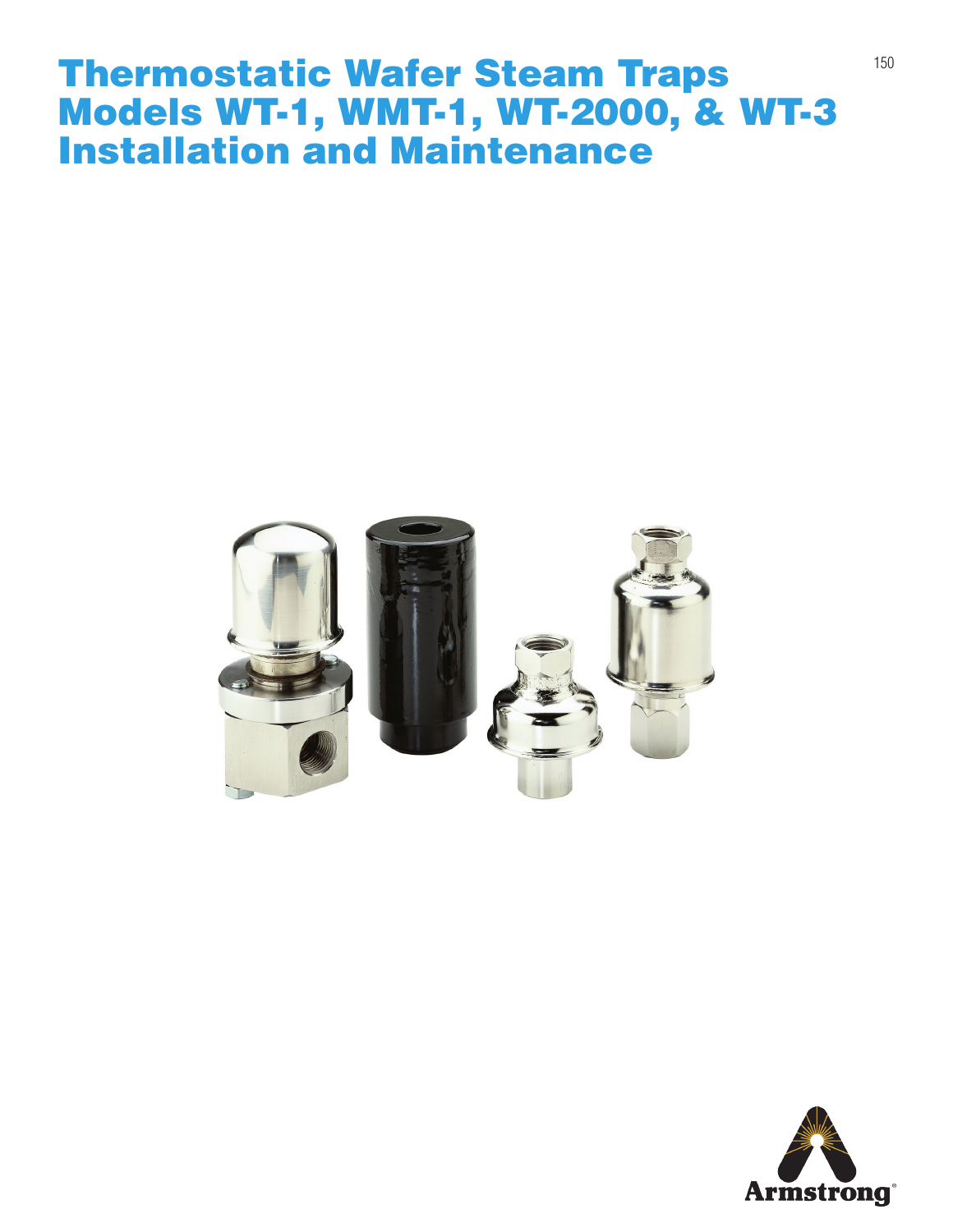### **Overview**



**Warning:** This bulletin should be used by experienced personnel as a guide to the installation of the Models WT-1, Warning. This bunder should be used by experienced personal as a series of the always be accompanied by WMT-1, WT-2000, and WT-3 Steam Traps. Selection or installation of equipment should always be accompanied by competent technical assistance. We encourage you to contact Armstrong or your local representative if further information is required.

©2016 Armstrong International, Inc.

Designs, materials, weights and performance ratings are approximate and subject to change without notice. *Visit armstronginternational.com for up-to-date information.*

| <b>Installation Recommendation 4</b> |  |
|--------------------------------------|--|
|                                      |  |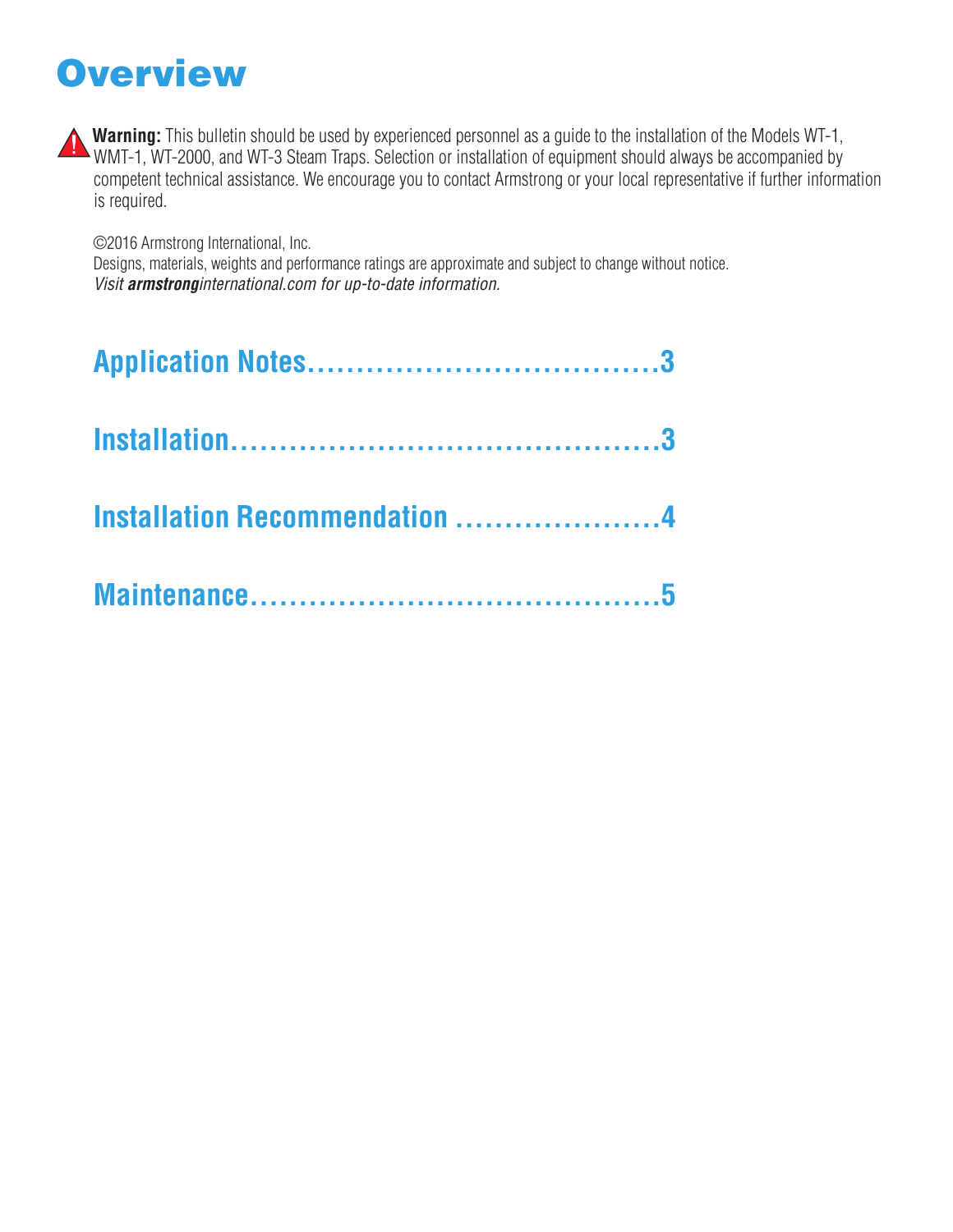## Application Notes

#### **The WMT-1 is designed for instrument tracing applications. The WT-1 and WT-2000 are meant to be used for low capacity tracing. The WT-3 trap is designed as a drip trap for super-heated steam lines.**

**Note:** Since the normal operation of *ALL* suppressed temperature-discharge (subcooling) steam traps is to back up condensate, they should not be used on drip legs for saturated steam service, or for draining heating or process equipment.

# Installation

Steam trap installation is critical from both a performance and maintenance aspect. Installation of the trap is simplified if you follow these guidelines:

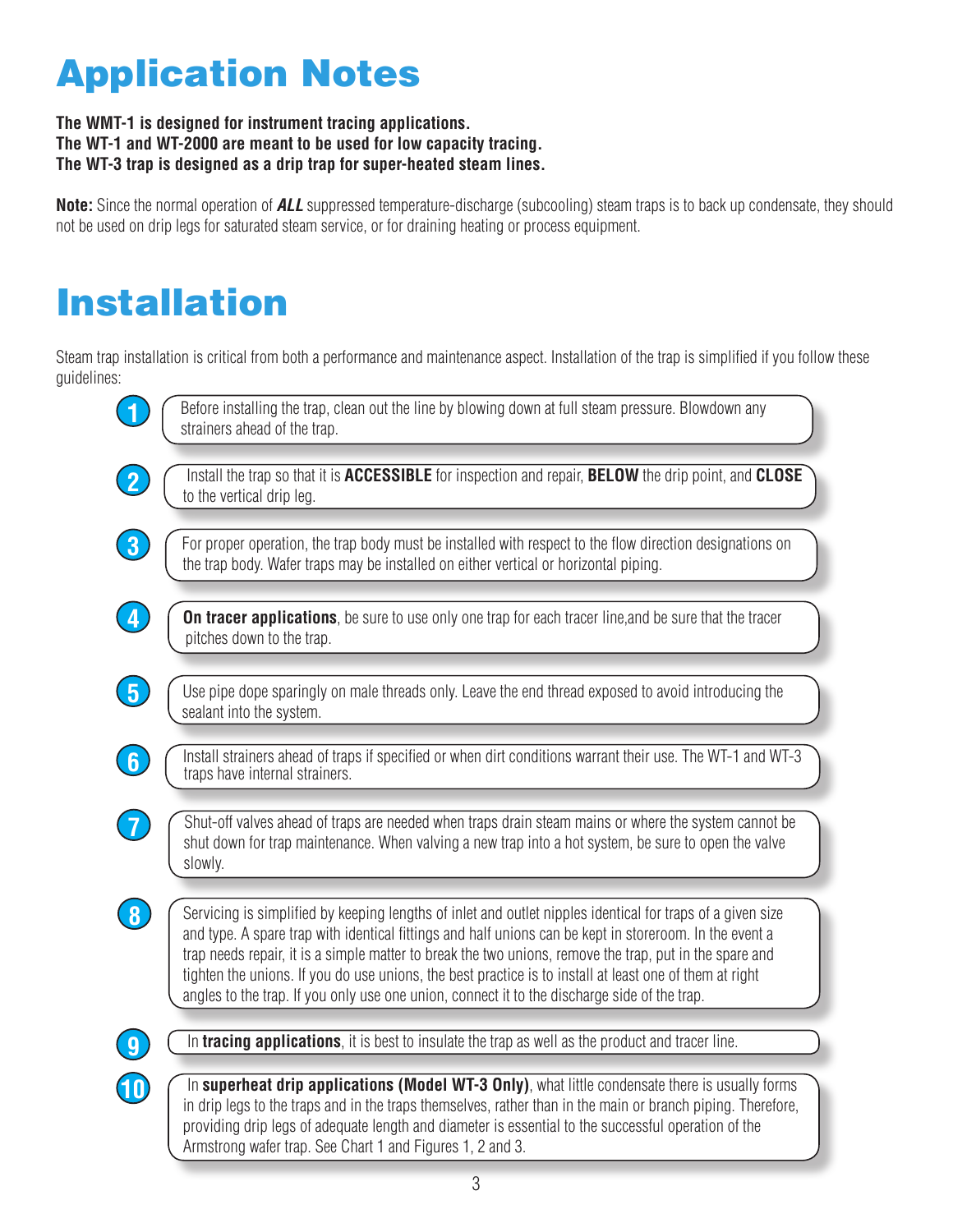### Installation Recommendation

#### **Figure 1. Drip Leg Sizing**

The properly sized drip leg will capture condensate. Too small a drip leg can actually cause a venturi \*piccolo\* effect where pressure drop pulls condensate out of the drip leg and trap.



#### **Chart 1 - Recommended Steam Main and Branch Line Leg Sizing**

| M                                |     | D                           |     | H<br><b>Drip Length</b><br><b>Minimum</b> |     |                      |     |
|----------------------------------|-----|-----------------------------|-----|-------------------------------------------|-----|----------------------|-----|
| <b>Steam Main</b><br><b>Size</b> |     | Drip Leg<br><b>Diameter</b> |     | <b>Supervised</b><br>Warm-Up              |     | Automatic<br>Warm-Up |     |
| in                               | mm  | in                          | mm  | in                                        | mm  | in                   | mm  |
| 1/2                              | 15  | 1/2                         | 15  | 10                                        | 250 | 28                   | 710 |
| 3/4                              | 20  | 3/4                         | 20  | 10                                        | 250 | 28                   | 710 |
| 1                                | 25  | 1                           | 25  | 10                                        | 250 | 28                   | 710 |
| $\overline{2}$                   | 50  | $\overline{2}$              | 50  | 10                                        | 250 | 28                   | 710 |
| 3                                | 75  | 3                           | 75  | 10                                        | 250 | 28                   | 710 |
| 4                                | 100 | 4                           | 100 | 10                                        | 250 | 28                   | 710 |
| 6                                | 150 | 4                           | 100 | 10                                        | 250 | 28                   | 710 |
| 8                                | 200 | 4                           | 100 | 12                                        | 300 | 28                   | 710 |
| 10                               | 250 | 6                           | 150 | 15                                        | 380 | 28                   | 710 |
| 12                               | 300 | 6                           | 150 | 18                                        | 450 | 28                   | 710 |
| 14                               | 350 | 8                           | 200 | 21                                        | 530 | 28                   | 710 |
| 16                               | 400 | 8                           | 200 | 24                                        | 600 | 28                   | 710 |
| 18                               | 450 | 10                          | 250 | 27                                        | 685 | 29                   | 710 |
| 20                               | 500 | 10                          | 250 | 30                                        | 760 | 30                   | 760 |
| 24                               | 600 | 12                          | 300 | 36                                        | 910 | 36                   | 910 |

#### **Figure 2. Trap Draining Drip Leg on Steam Main**



#### **Figure 3. Trap Draining Drip Leg at Riser**

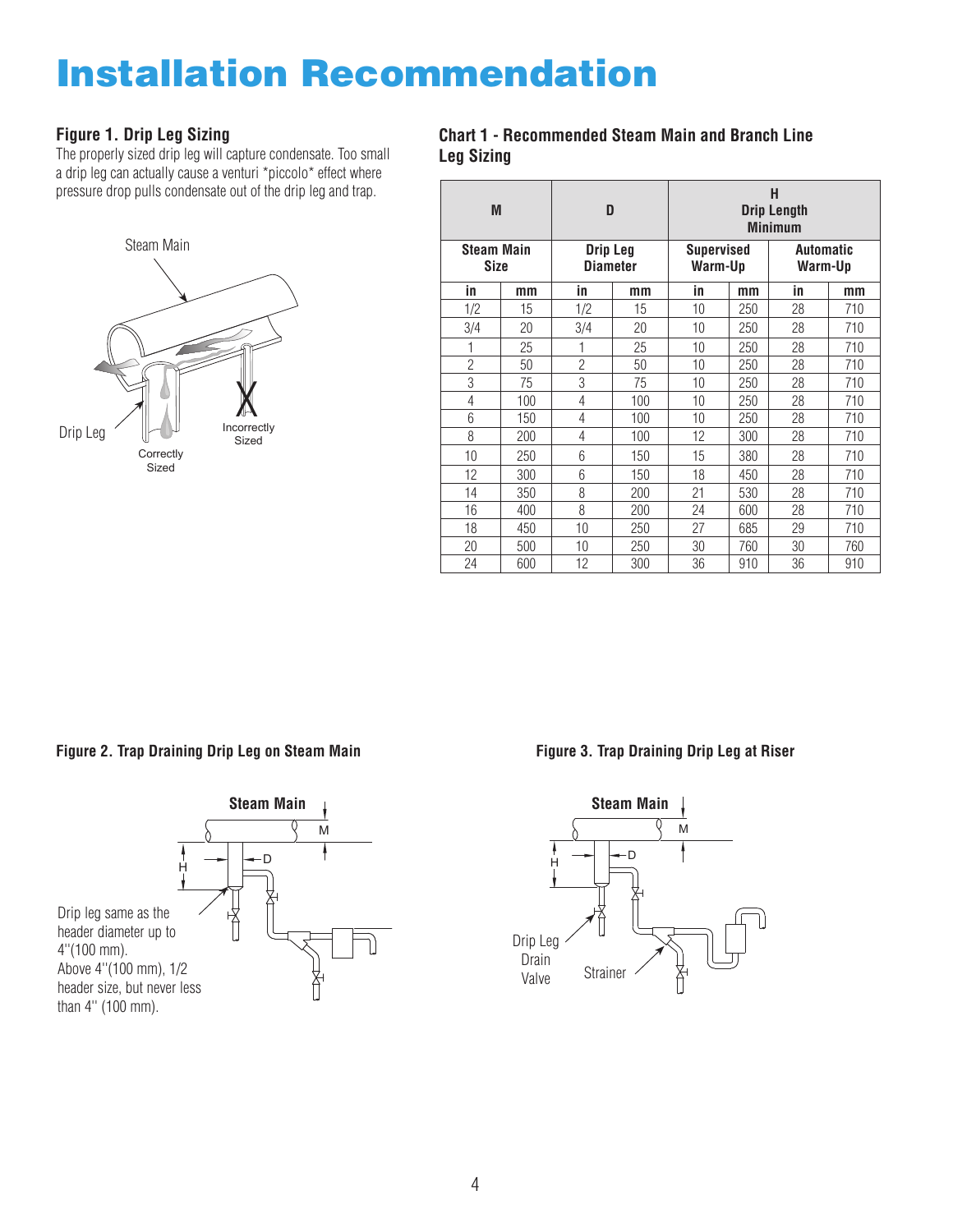## Maintenance

**NOTE:** Exercise care in the maintenance of any thermostatic wafer trap because the small discharge area is susceptible to clogging.

#### **Maintenance Schedule**

High pressure drip traps should be tested at least three times per year. Tracer traps should be tested yearly on applications up to 100 psi (6,8 bar), twice yearly for pressures from 101-450 psi (6,9 - 31 bar), and three times per year for pressures above 450 psi (31 bar).

#### **Check Trap**

When the steam trap is suspected of malfunctioning, it can be checked by observing the discharge of the trap. The discharge of a wafer trap is either intermittent or modulating, depending on the load.

If the trap is blowing live steam, remove the trap from the line, back flush it with compressed air or water, re-install it and check it again for normal operation.

#### **Check Application**

If the trap cannot be made to operate normally, verify that the trap is correct for the application (capacity, differential pressure, etc.). If correct, install a new steam trap of the same series and of equal capacity in its place.

**NOTE:** When performing maintenance on any steam trap, the common practice is to remove the trap in question and immediately install a good trap in its place. Maintenance can be performed with minimum equipment downtime.